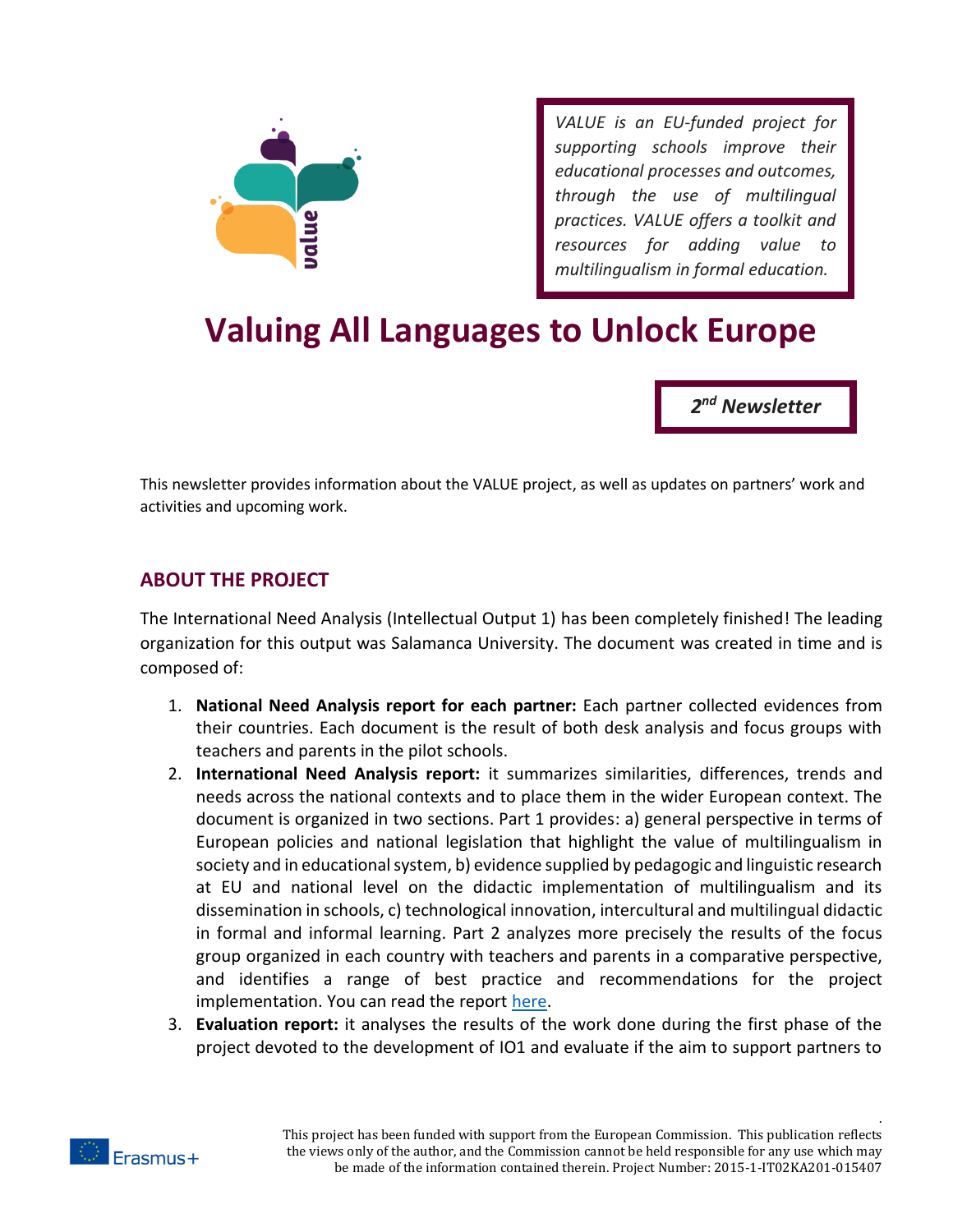better understand their local contexts and to identify the educational needs of the different national backgrounds has been fulfilled.

In October a third partner meeting was held in Furth, Germany where the progress of the project was discussed General aims:

- creation of materials for teachers how to use digital storytelling as tool for promoting multilingualism in school education
- content and methodological preparation of school teachers for running digital storytelling workshop at school
- testing implementation of the digital storytelling as tool for promoting multilingualism in real school environment via running workshops with students and teachers

## **Online Curriculum and Modules**

During the last six months, the project team was very busy with creating the online course for teachers about multilingualism. ILI provided guidelines to prepare five different course modules for teachers and together with the entire project consortium, learning objectives and outlines for all modules were written. Based the guidelines and on a template made by CARDET, all partners started with the development of one of the modules in June. In August, all five modules with a lot of information, ideas for interactive elements, multiple-choice questions and examples were finalized. Until September, ILI read all the content and harmonized all parts. In October, a course contents for an online course with five big modules were finished in English.

Additionally, a total of 28 practical activities divided in seven thematic didactical units were developed by all partners to facilitate the teachers to implement multilingual and multicultural activities in class and use their new gained knowledge from the online course in practice. At the moment all the partners are busy with translating all course material into their national language.

Between December and January, the online courses in all partner languages will be available on the online project platform. To guarantee a very good quality of the teaching material, the modules will be tested by teachers soon and also different monitoring tools were elaborated by ILI to evaluate and improve if necessary all material in the testing phase. Below is a short summary of each module:

#### *CARDET (M1): "Writing systems and language families"*

This Module is dedicated to writing systems and language families. It introduces aspects of the study of language (e.g. definitions of language, language properties, differences in written and spoken language, language variation, language, change, etymology, etc.). It also provides an overview of the world languages, the writing systems, language families and their development, as

.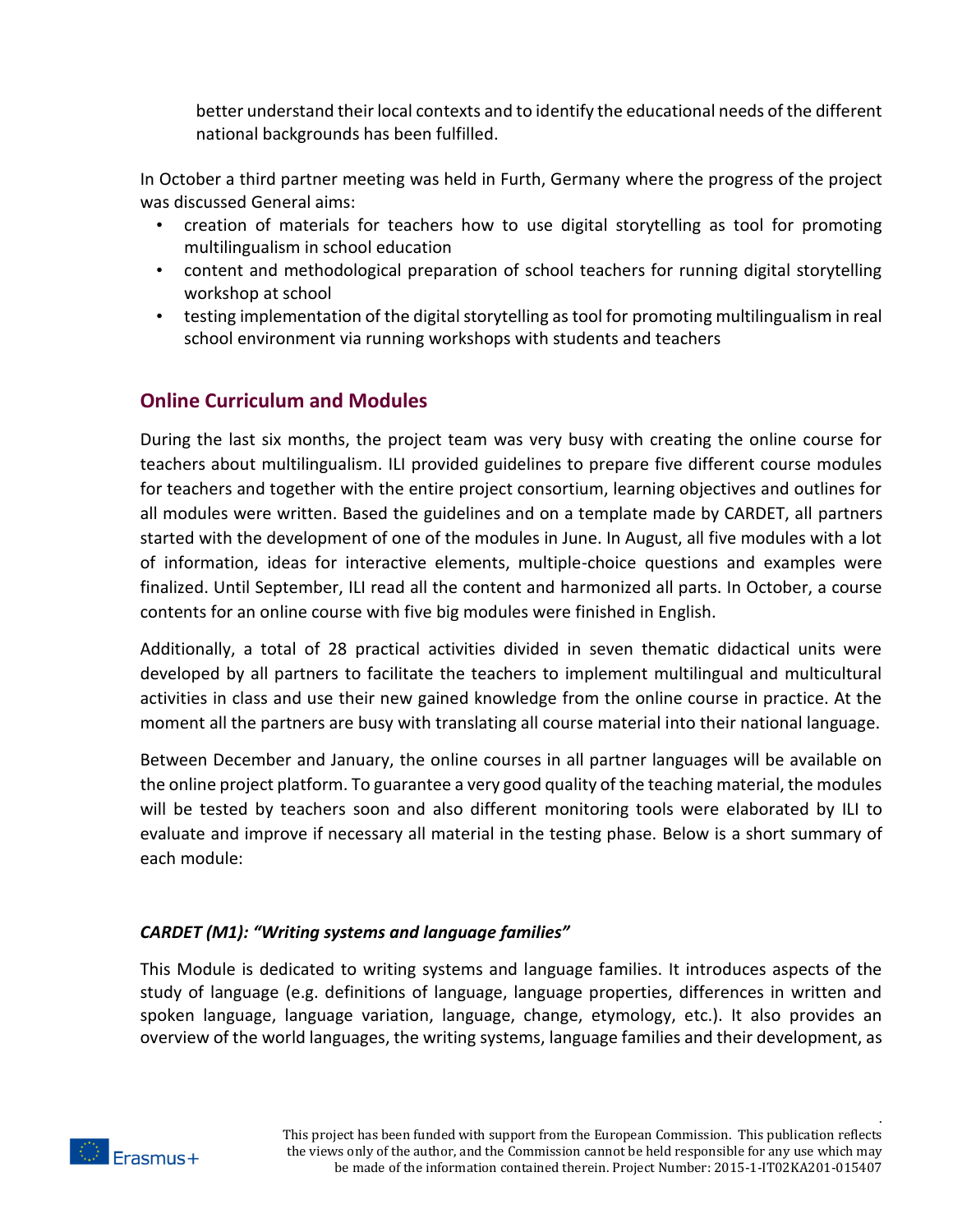well as the future of the study of languages, with emphasis on the significance of language in our lives.

### *OXFAM ITALIA (M2): "Mother tongue, 2nd language and bilingualism"*

Module 2 examines in depth the relationship between Mother Tongues (L1) and Second Languages (L2) in situations of immigration. What happens to an immigrant child's/teenager's mother tongue? Which processes, timing and steps are involved in the learning of an L2? How can someone become bilingual and what kind of bilingualism can develop? The Module analyses the linguistic situations/biographies present in classes and offers tools, didactic suggestions in order to work, together with the children and their families, about the different linguistic repertoires.

#### *SPOLECZNA AKADEMIA NAUK (M3): "Elements of psycho-linguistics."*

This part of the course is dedicated the issues related to neurological and psychological processes of language acquisition, learning new languages and disorders in a field of speech and communication. This information will help teachers to understand how and why congenital factors, individual psychological characteristics of the pupil, conditions on how the human brain functions and specificity of cognitive processes associated with language competence can influence on their work with the child and the adult student. Teachers, in a more responsible and efficient manner, can design and implement activities related to the teaching of languages and didactic work with the bilingual student and multilingual student.

## *FRIEDRICH-ALEXANDER UNIVERSITY (FAU) – ILI (M4): "Multilingual approach and plurilingual didactics"*

In this module, it is tried to integrate language teaching in school and at home. Many children speak one or more different languages at home. For teachers it is necessary to understand the different concepts parents can use at home for language learning and how teachers can support the children and parents with this challenge. In addition, the integration of these children and families in school activities and communal activities is a challenge, which can be supported by teachers and a good and accepting environment in class. In this module, many good practice examples are also shown how parents and children can be integrated in the community and the advantages and challenges that arise when children speak different languages at home are explained.

## *UNIVERSITY OF SALAMANCA (M5): "Tools and Resources for implementing curricula for multilingual education"*



.